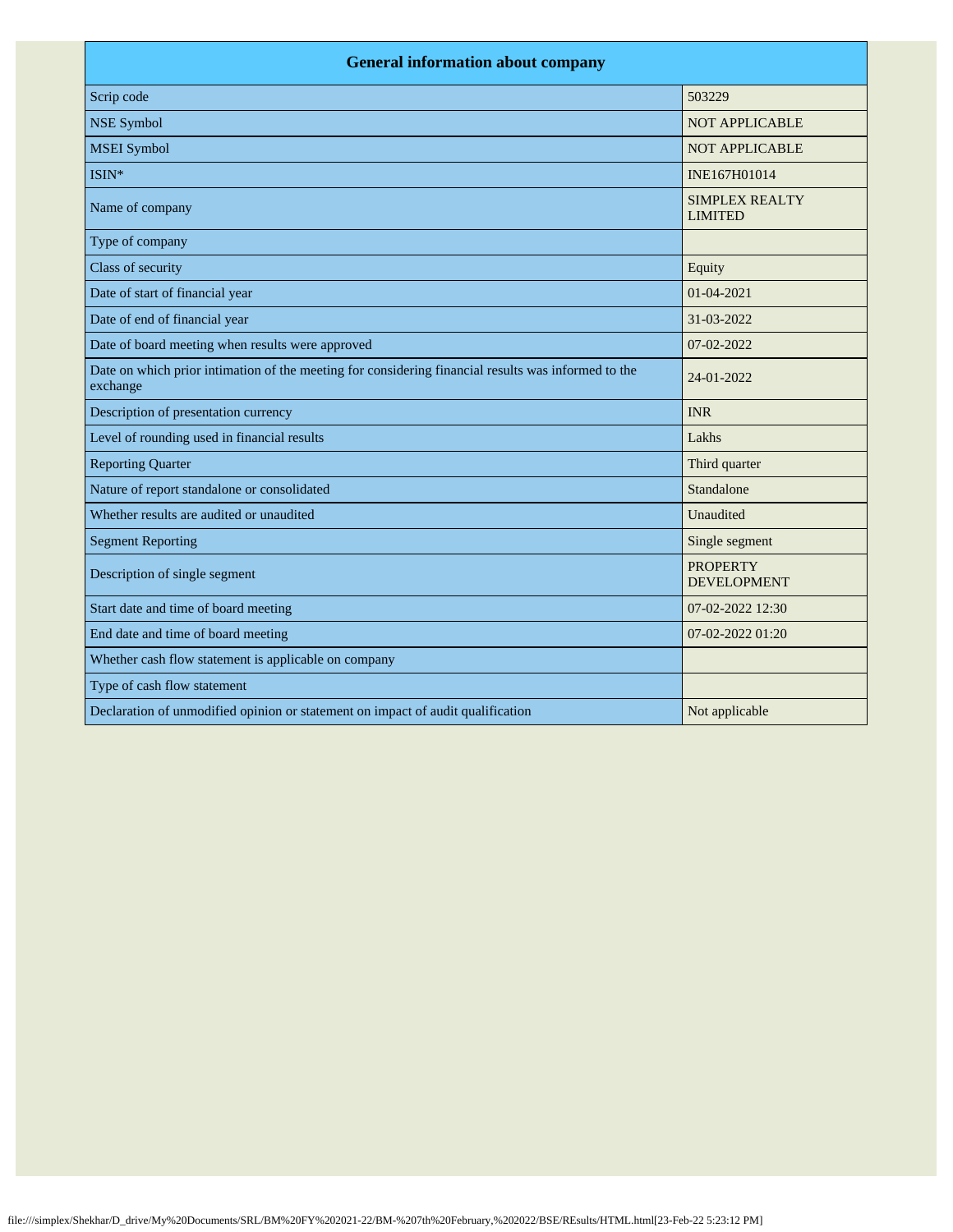| <b>Financial Results - Ind-AS</b> |                                                                                                                                                                                               |                                          |                                                               |
|-----------------------------------|-----------------------------------------------------------------------------------------------------------------------------------------------------------------------------------------------|------------------------------------------|---------------------------------------------------------------|
|                                   | <b>Particulars</b>                                                                                                                                                                            | 3 months/ 6 months ended<br>(dd-mm-yyyy) | Year to date figures for current period<br>ended (dd-mm-yyyy) |
| A                                 | Date of start of reporting period                                                                                                                                                             | $01 - 10 - 2021$                         | 01-04-2021                                                    |
| <sub>B</sub>                      | Date of end of reporting period                                                                                                                                                               | 31-12-2021                               | 31-12-2021                                                    |
| $\overline{C}$                    | Whether results are audited or unaudited                                                                                                                                                      | Unaudited                                | Unaudited                                                     |
| D                                 | Nature of report standalone or consolidated                                                                                                                                                   | Standalone                               | Standalone                                                    |
| Part<br>L                         | Blue color marked fields are non-mandatory. For Consolidated Results, if the company has no figures for 3 months / 6<br>months ended, in such case zero shall be inserted in the said column. |                                          |                                                               |
| $\mathbf{1}$                      | <b>Income</b>                                                                                                                                                                                 |                                          |                                                               |
|                                   | Revenue from operations                                                                                                                                                                       | 21.9                                     | 177.65                                                        |
|                                   | Other income                                                                                                                                                                                  | 140.98                                   | 423.64                                                        |
|                                   | <b>Total income</b>                                                                                                                                                                           | 162.88                                   | 601.29                                                        |
| $\overline{2}$                    | <b>Expenses</b>                                                                                                                                                                               |                                          |                                                               |
| (a)                               | Cost of materials consumed                                                                                                                                                                    | $\mathbf{0}$                             | 102.36                                                        |
| (b)                               | Purchases of stock-in-trade                                                                                                                                                                   | $\Omega$                                 | $\mathbf{0}$                                                  |
| (c)                               | Changes in inventories of finished goods, work-in-<br>progress and stock-in-trade                                                                                                             | $\overline{0}$                           | $\overline{0}$                                                |
| (d)                               | Employee benefit expense                                                                                                                                                                      | 71.13                                    | 202.77                                                        |
| (e)                               | Finance costs                                                                                                                                                                                 | 2.16                                     | 8                                                             |
| (f)                               | Depreciation, depletion and amortisation expense                                                                                                                                              | 4.17                                     | 12.3                                                          |
| (f)                               | <b>Other Expenses</b>                                                                                                                                                                         |                                          |                                                               |
| $\mathbf{1}$                      | <b>OTHER EXPENSES</b>                                                                                                                                                                         | 51.69                                    | 121.34                                                        |
| 10                                |                                                                                                                                                                                               |                                          |                                                               |
|                                   | <b>Total other expenses</b>                                                                                                                                                                   | 51.69                                    | 121.34                                                        |
|                                   | <b>Total expenses</b>                                                                                                                                                                         | 129.15                                   | 446.77                                                        |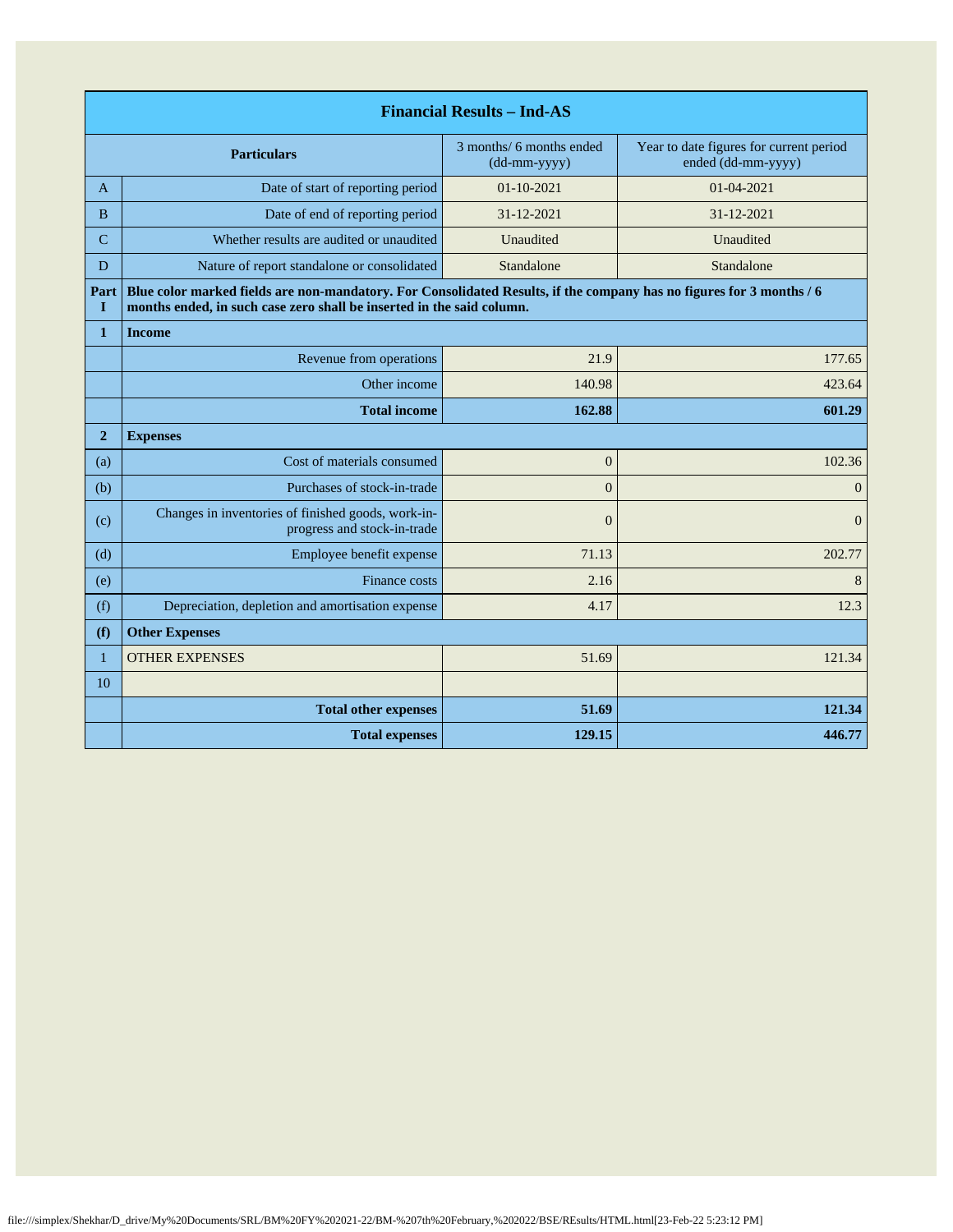| <b>Financial Results - Ind-AS</b> |                                                                                                                                                                                               |                                          |                                                               |  |
|-----------------------------------|-----------------------------------------------------------------------------------------------------------------------------------------------------------------------------------------------|------------------------------------------|---------------------------------------------------------------|--|
|                                   | <b>Particulars</b>                                                                                                                                                                            | 3 months/ 6 months<br>ended (dd-mm-yyyy) | Year to date figures for current<br>period ended (dd-mm-yyyy) |  |
| A                                 | Date of start of reporting period                                                                                                                                                             | $01 - 10 - 2021$                         | $01 - 04 - 2021$                                              |  |
| <sub>B</sub>                      | Date of end of reporting period                                                                                                                                                               | 31-12-2021                               | 31-12-2021                                                    |  |
| C                                 | Whether results are audited or unaudited                                                                                                                                                      | Unaudited                                | Unaudited                                                     |  |
| D                                 | Nature of report standalone or consolidated                                                                                                                                                   | Standalone                               | Standalone                                                    |  |
| Part<br>1                         | Blue color marked fields are non-mandatory. For Consolidated Results, if the company has no figures for 3 months / 6<br>months ended, in such case zero shall be inserted in the said column. |                                          |                                                               |  |
| 3                                 | Total profit before exceptional items and tax                                                                                                                                                 | 33.73                                    | 154.52                                                        |  |
| $\overline{4}$                    | <b>Exceptional</b> items                                                                                                                                                                      | $\Omega$                                 | $\Omega$                                                      |  |
| 5                                 | <b>Total profit before tax</b>                                                                                                                                                                | 33.73<br>154.52                          |                                                               |  |
| 7                                 | <b>Tax expense</b>                                                                                                                                                                            |                                          |                                                               |  |
| 8                                 | Current tax                                                                                                                                                                                   | 5.17                                     | 14.33                                                         |  |
| 9                                 | Deferred tax                                                                                                                                                                                  | 2.52                                     | 22.49                                                         |  |
| 10                                | <b>Total tax expenses</b>                                                                                                                                                                     | 7.69                                     | 36.82                                                         |  |
| 11                                | Net movement in regulatory deferral account balances related to<br>profit or loss and the related deferred tax movement                                                                       | $\overline{0}$                           | $\overline{0}$                                                |  |
| 14                                | Net Profit Loss for the period from continuing operations                                                                                                                                     | 26.04                                    | 117.7                                                         |  |
| 15                                | Profit (loss) from discontinued operations before tax                                                                                                                                         | $\overline{0}$                           | $\overline{0}$                                                |  |
| 16                                | Tax expense of discontinued operations                                                                                                                                                        | $\overline{0}$                           | $\mathbf{0}$                                                  |  |
| 17                                | Net profit (loss) from discontinued operation after tax                                                                                                                                       | $\overline{0}$                           | $\Omega$                                                      |  |
| 19                                | Share of profit (loss) of associates and joint ventures accounted for<br>using equity method                                                                                                  | $\overline{0}$                           | $\Omega$                                                      |  |
| 21                                | Total profit (loss) for period                                                                                                                                                                | 26.04                                    | 117.7                                                         |  |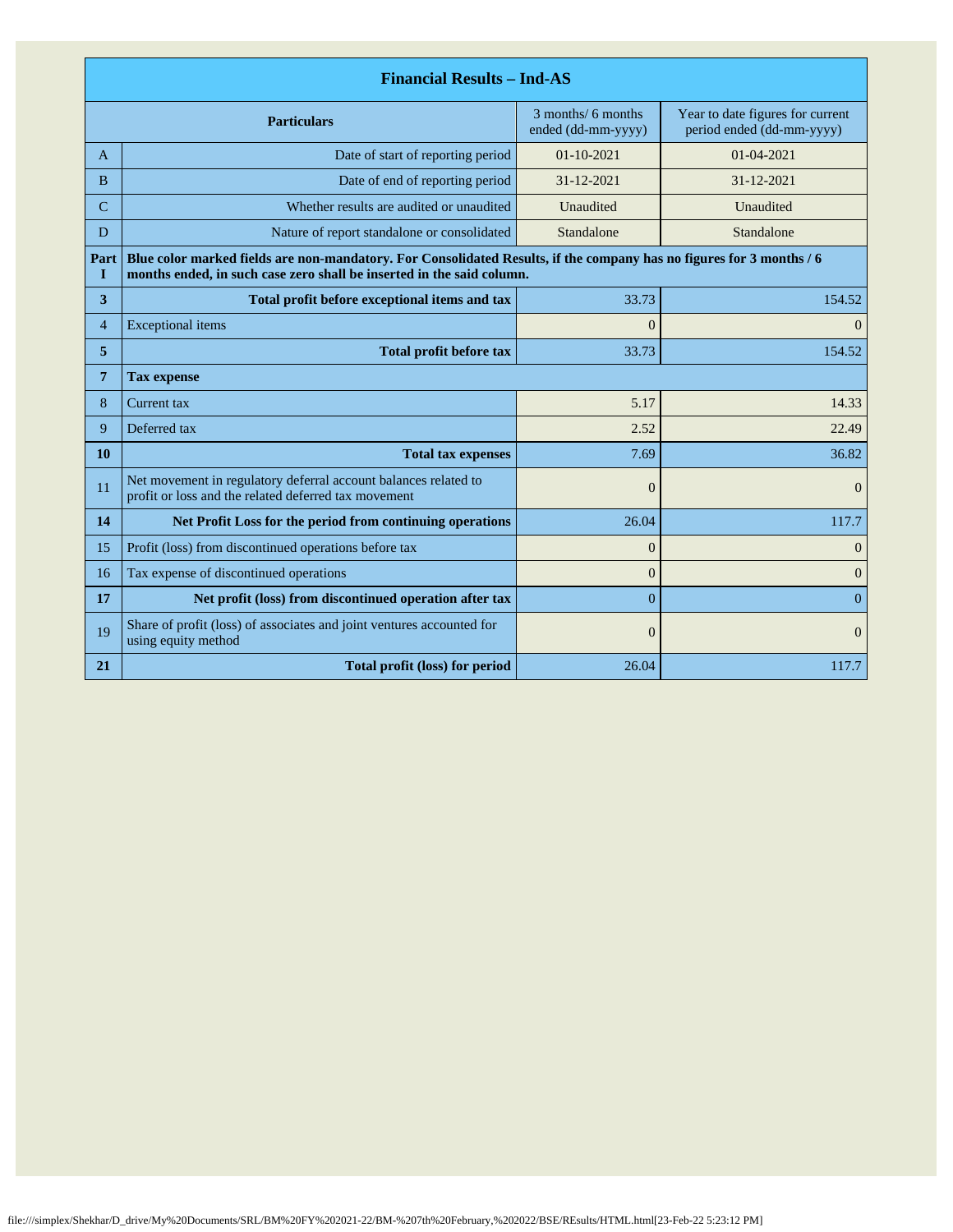| <b>Financial Results - Ind-AS</b> |                                                                                 |                                                |                                                               |
|-----------------------------------|---------------------------------------------------------------------------------|------------------------------------------------|---------------------------------------------------------------|
|                                   | <b>Particulars</b>                                                              | 3 months/ 6 month ended (dd-<br>$mm$ -yyyy $)$ | Year to date figures for current period ended<br>(dd-mm-yyyy) |
| $\mathbf{A}$                      | Date of start of reporting period                                               | $01 - 10 - 2021$                               | 01-04-2021                                                    |
| B                                 | Date of end of reporting period                                                 | $31 - 12 - 2021$                               | $31 - 12 - 2021$                                              |
| C                                 | Whether results are audited or unaudited                                        | Unaudited                                      | Unaudited                                                     |
| D                                 | Nature of report standalone or consolidated                                     | Standalone                                     | Standalone                                                    |
|                                   | <b>Other comprehensive income [Abstract]</b>                                    |                                                |                                                               |
|                                   | Amount of items that will not be reclassified to profit and loss                |                                                |                                                               |
|                                   | Total Amount of items that will not be reclassified to<br>profit and loss       |                                                |                                                               |
| $\overline{2}$                    | Income tax relating to items that will not be<br>reclassified to profit or loss | 1.8                                            | $-24.9$                                                       |
| 3                                 | Amount of items that will be reclassified to profit and loss                    |                                                |                                                               |
|                                   | Total Amount of items that will be reclassified to<br>profit and loss           |                                                |                                                               |
| $\overline{\bf{4}}$               | Income tax relating to items that will be reclassified<br>to profit or loss     | $-1.11$                                        | $-12.51$                                                      |
| 5                                 | <b>Total Other comprehensive income</b>                                         | $-0.69$                                        | 37.41                                                         |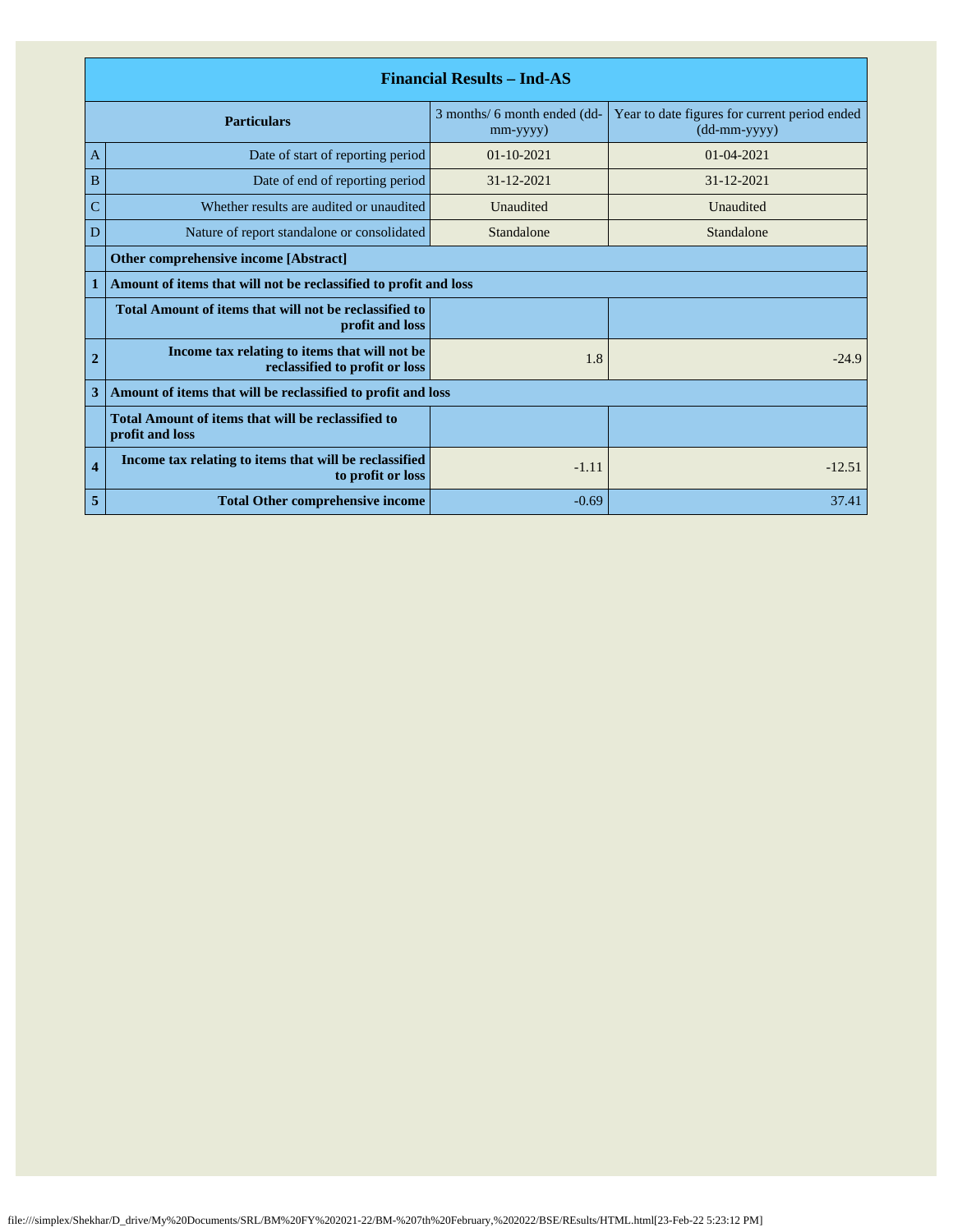|             | <b>Financial Results - Ind-AS</b>                                                                                                                                                             |                                                                  |                                                               |  |
|-------------|-----------------------------------------------------------------------------------------------------------------------------------------------------------------------------------------------|------------------------------------------------------------------|---------------------------------------------------------------|--|
|             | <b>Particulars</b>                                                                                                                                                                            | 3 months/ 6 months ended<br>$(dd{\text{-}\!\!\,\text{mm-}}yyyy)$ | Year to date figures for current period<br>ended (dd-mm-yyyy) |  |
| A           | Date of start of reporting period                                                                                                                                                             | $01 - 10 - 2021$                                                 | 01-04-2021                                                    |  |
| B           | Date of end of reporting period                                                                                                                                                               | 31-12-2021                                                       | 31-12-2021                                                    |  |
| $\mathbf C$ | Whether results are audited or unaudited                                                                                                                                                      | Unaudited                                                        | Unaudited                                                     |  |
| D           | Nature of report standalone or consolidated                                                                                                                                                   | Standalone                                                       | Standalone                                                    |  |
| Part<br>1   | Blue color marked fields are non-mandatory. For Consolidated Results, if the company has no figures for 3 months / 6<br>months ended, in such case zero shall be inserted in the said column. |                                                                  |                                                               |  |
| 23          | <b>Total Comprehensive Income for the period</b>                                                                                                                                              | 25.35                                                            | 155.11                                                        |  |
| 24          | Total profit or loss, attributable to                                                                                                                                                         |                                                                  |                                                               |  |
|             | Profit or loss, attributable to owners of parent                                                                                                                                              |                                                                  |                                                               |  |
|             | Total profit or loss, attributable to non-controlling interests                                                                                                                               |                                                                  |                                                               |  |
| 25          | Total Comprehensive income for the period attributable to                                                                                                                                     |                                                                  |                                                               |  |
|             | Comprehensive income for the period attributable to owners of<br>parent                                                                                                                       | $\boldsymbol{0}$                                                 | $\mathbf{0}$                                                  |  |
|             | Total comprehensive income for the period attributable to<br>owners of parent non-controlling interests                                                                                       | $\overline{0}$                                                   | $\mathbf{0}$                                                  |  |
| 26          | Details of equity share capital                                                                                                                                                               |                                                                  |                                                               |  |
|             | Paid-up equity share capital                                                                                                                                                                  | 299.14                                                           | 299.14                                                        |  |
|             | Face value of equity share capital                                                                                                                                                            | 10                                                               | 10                                                            |  |
| 27          | <b>Details of debt securities</b>                                                                                                                                                             |                                                                  |                                                               |  |
| 28          | Reserves excluding revaluation reserve                                                                                                                                                        |                                                                  |                                                               |  |
| 29          | <b>Earnings per share</b>                                                                                                                                                                     |                                                                  |                                                               |  |
| i           | Earnings per equity share for continuing operations                                                                                                                                           |                                                                  |                                                               |  |
|             | Basic earnings (loss) per share from continuing operations                                                                                                                                    | 0.87                                                             | 3.93                                                          |  |
|             | Diluted earnings (loss) per share from continuing operations                                                                                                                                  | 0.87                                                             | 3.93                                                          |  |
| ii          | Earnings per equity share for discontinued operations                                                                                                                                         |                                                                  |                                                               |  |
|             | Basic earnings (loss) per share from discontinued operations                                                                                                                                  | $\boldsymbol{0}$                                                 | $\mathbf{0}$                                                  |  |
|             | Diluted earnings (loss) per share from discontinued operations                                                                                                                                | $\boldsymbol{0}$                                                 | $\mathbf{0}$                                                  |  |
| ii.         | <b>Earnings per equity share</b>                                                                                                                                                              |                                                                  |                                                               |  |
|             | Basic earnings (loss) per share from continuing and<br>discontinued operations                                                                                                                | 0.87                                                             | 3.93                                                          |  |
|             | Diluted earnings (loss) per share from continuing and<br>discontinued operations                                                                                                              | 0.87                                                             | 3.93                                                          |  |
| 30          | Debt equity ratio                                                                                                                                                                             |                                                                  |                                                               |  |
| 31          | Debt service coverage ratio                                                                                                                                                                   |                                                                  |                                                               |  |
| 32          | Interest service coverage ratio                                                                                                                                                               |                                                                  |                                                               |  |
| 33          | Disclosure of notes on financial results                                                                                                                                                      |                                                                  |                                                               |  |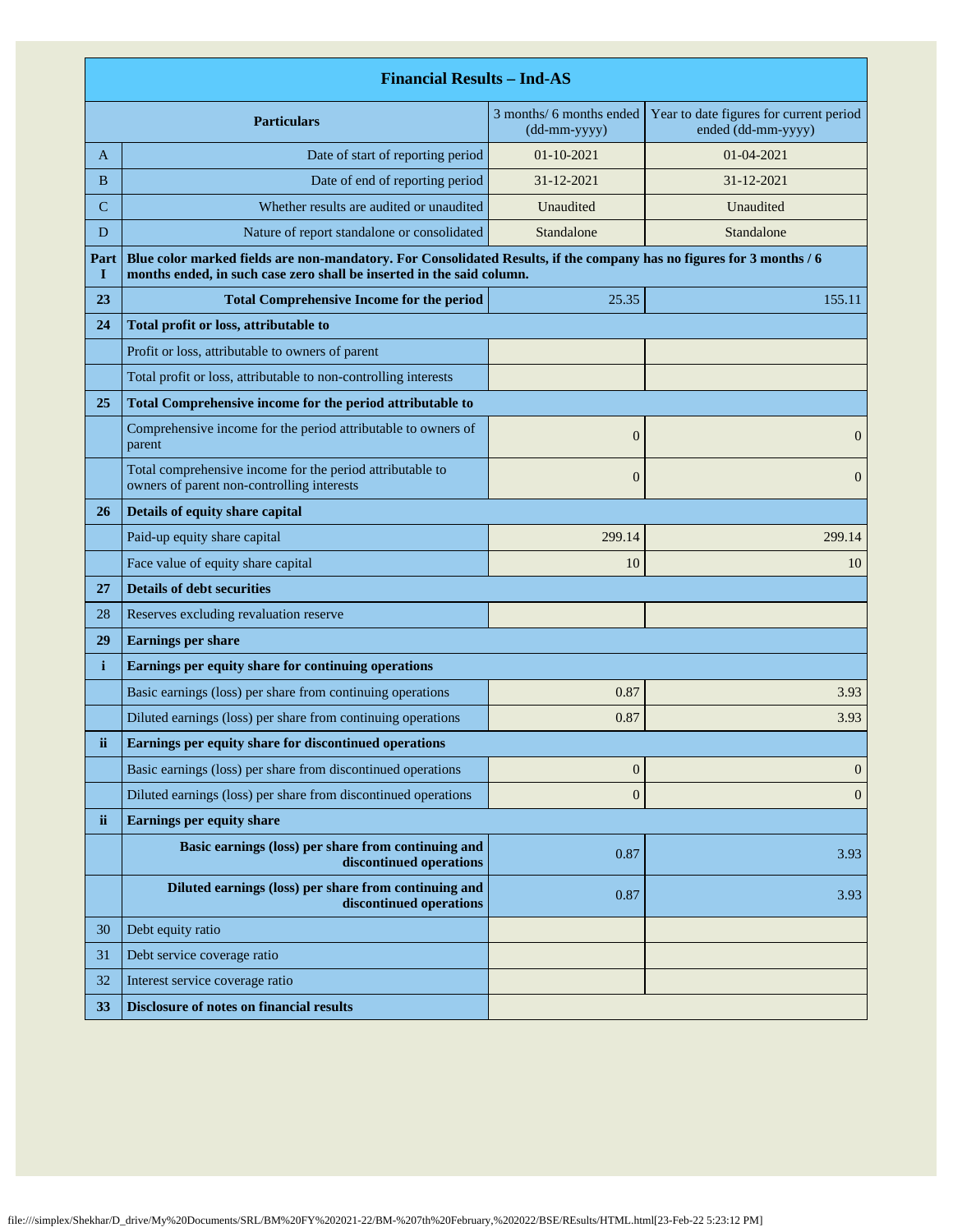| Format for Reporting Segmenet wise Revenue, Results and Capital Employed along with the company results |                                                                        |                                          |                                                               |
|---------------------------------------------------------------------------------------------------------|------------------------------------------------------------------------|------------------------------------------|---------------------------------------------------------------|
| <b>Particulars</b>                                                                                      |                                                                        | 3 months/ 6 month ended (dd-<br>mm-yyyy) | Year to date figures for current period ended<br>(dd-mm-yyyy) |
| Date of start of reporting period                                                                       |                                                                        | $01-10-2021$                             | 01-04-2021                                                    |
|                                                                                                         | Date of end of reporting period                                        | 31-12-2021                               | 31-12-2021                                                    |
|                                                                                                         | Whether accounts are audited or unaudited                              | Unaudited                                | Unaudited                                                     |
|                                                                                                         | Nature of report standalone or consolidated                            | Standalone                               | Standalone                                                    |
| 1                                                                                                       | <b>Segment Revenue (Income)</b>                                        |                                          |                                                               |
|                                                                                                         | (net sale/income from each segment should be disclosed)                |                                          |                                                               |
|                                                                                                         | <b>Total Segment Revenue</b>                                           |                                          |                                                               |
|                                                                                                         | <b>Less: Inter segment revenue</b>                                     |                                          |                                                               |
|                                                                                                         | <b>Revenue from operations</b>                                         |                                          |                                                               |
| $\overline{2}$                                                                                          | <b>Segment Result</b>                                                  |                                          |                                                               |
|                                                                                                         | Profit $(+)$ / Loss $(-)$ before tax and interest from each segment    |                                          |                                                               |
|                                                                                                         | <b>Total Profit before tax</b>                                         |                                          |                                                               |
|                                                                                                         | <i>i.</i> Finance cost                                                 |                                          |                                                               |
|                                                                                                         | ii. Other Unallocable Expenditure net off<br><b>Unallocable income</b> |                                          |                                                               |
|                                                                                                         | Profit before tax                                                      |                                          |                                                               |
| 3                                                                                                       | (Segment Asset - Segment Liabilities)                                  |                                          |                                                               |
|                                                                                                         | <b>Segment Asset</b>                                                   |                                          |                                                               |
|                                                                                                         | <b>Total Segment Asset</b>                                             |                                          |                                                               |
|                                                                                                         | <b>Un-allocable Assets</b>                                             |                                          |                                                               |
|                                                                                                         | <b>Net Segment Asset</b>                                               |                                          |                                                               |
| 4                                                                                                       | <b>Segment Liabilities</b>                                             |                                          |                                                               |
|                                                                                                         | <b>Segment Liabilities</b>                                             |                                          |                                                               |
|                                                                                                         | <b>Total Segment Liabilities</b>                                       |                                          |                                                               |
|                                                                                                         | <b>Un-allocable Liabilities</b>                                        |                                          |                                                               |
|                                                                                                         | <b>Net Segment Liabilities</b>                                         |                                          |                                                               |
|                                                                                                         | <b>Disclosure of notes on segments</b>                                 |                                          |                                                               |